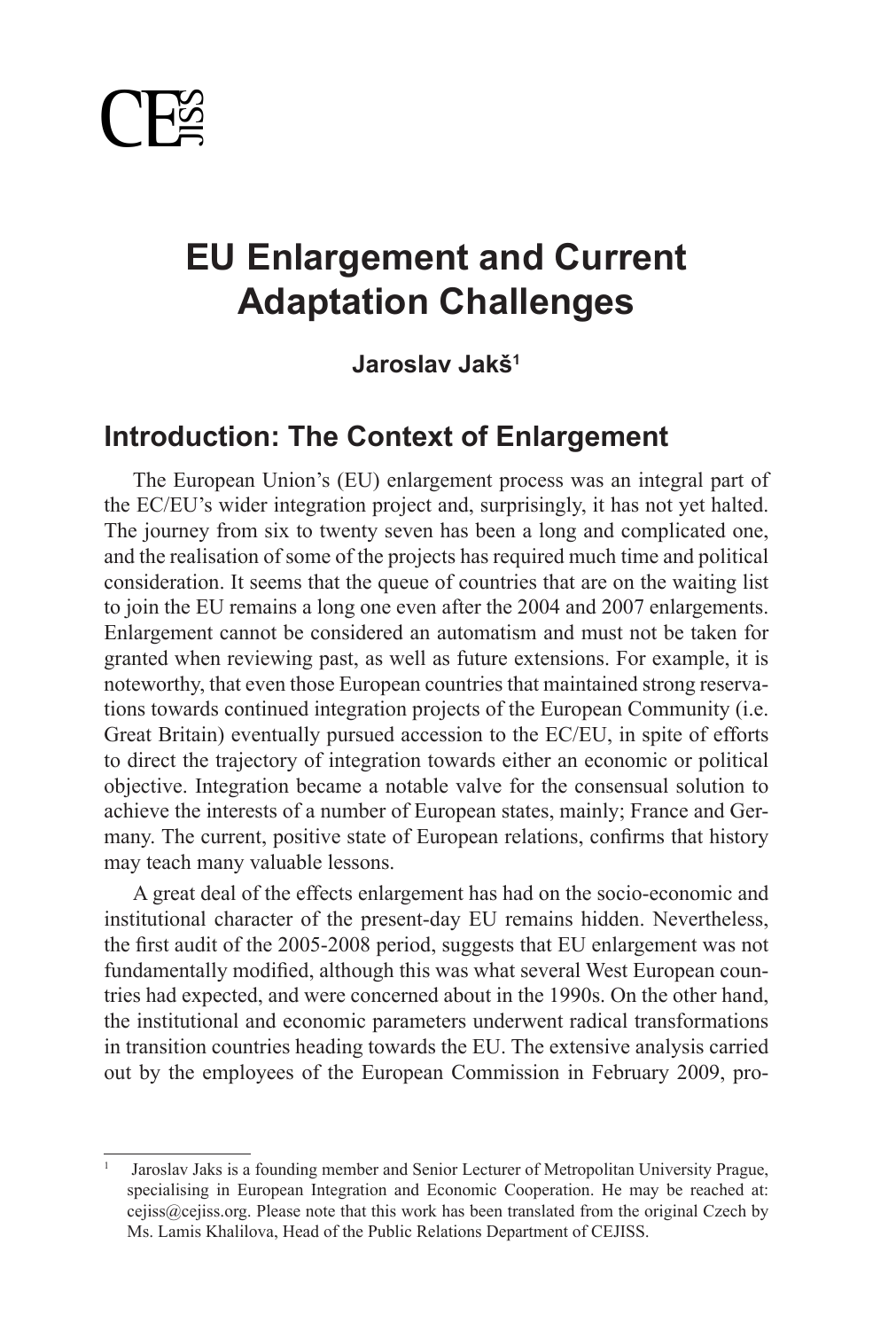vided convincing evidence of this in regards to the economic sector (European Economy 1/2009).

Enlargement of the EU from 12 to 15, and then to 27 members was undoubtedly sparked by the decisive impulse that ended the cold war. After 1998, neutral states and former communist countries had the opportunity to choose their 'anchor' in European institutions through the integration process. Had it not been for this geopolitical fact – closely connected with the collapse of the Soviet Union and the loss of its sphere of influence – Europe would, without doubt, have evolved into a fundamentally different entity in both qualitative as well as quantitative senses.

It was clear that the potential candidates from Central and Eastern Europe were economically disadvantaged when compared to the advanced countries of the 'older' EU members. These 'fresh' democratic states, with problematic political and economical institutions, required rapid and difficult transitions in order to establish political and economic stability. This reality dragged on throughout the 1990s – like a red thread – as the accession process wound down, though it has, to a great extent, influenced the socioeconomic and institutional basis of the enlarged EU; complicating the finalisation of some of the EU's policy goals, especially those related to the establishment of a single common market and the Economic and Monetary Union. The political will to open up the integrated community to new members was great on both sides of the former 'iron divide' since 1993. Among other reasons, this was due to the fact that the EU was quite busy with negotiations in preparation for the European economic and Monetary Union and absorbing a recently reunified Germany.

In the period preceding their accession to the EU, most newly democratic states in Central and Eastern Europe, which constituted functionally pluralistic systems, were preoccupied by two strategic priorities: realising their domestic political-economic transformations and the gradual (and successful) conclusions of the 31 chapters of accession talks. Significant help came in the form of the so called 'Euro-agreement,' conducted between membership candidates and the EU. This was the first opportunity to forge structured political-economic contact with the EU, its existing and future membership.

Since 1995, the so-called 'White Book' had existed as a means of priming candidates on the procedures required for inclusion into the single, internal EU market. This document was naturally something more: it also became the means which helped direct the institutional, technical and financial assistance derived from EU funds to the states that wanted to participate and enter into the single internal market even before they actually, and formally, joined the EU.

In all European Commission documents, and at Summits of the European Council in the first half of the 1990s, enlarging the EU to include Central and East European states had been viewed as a crucial contribution to political stability, democratisation and the respect for human rights on the European continent. It was expected that this would create more favourable conditions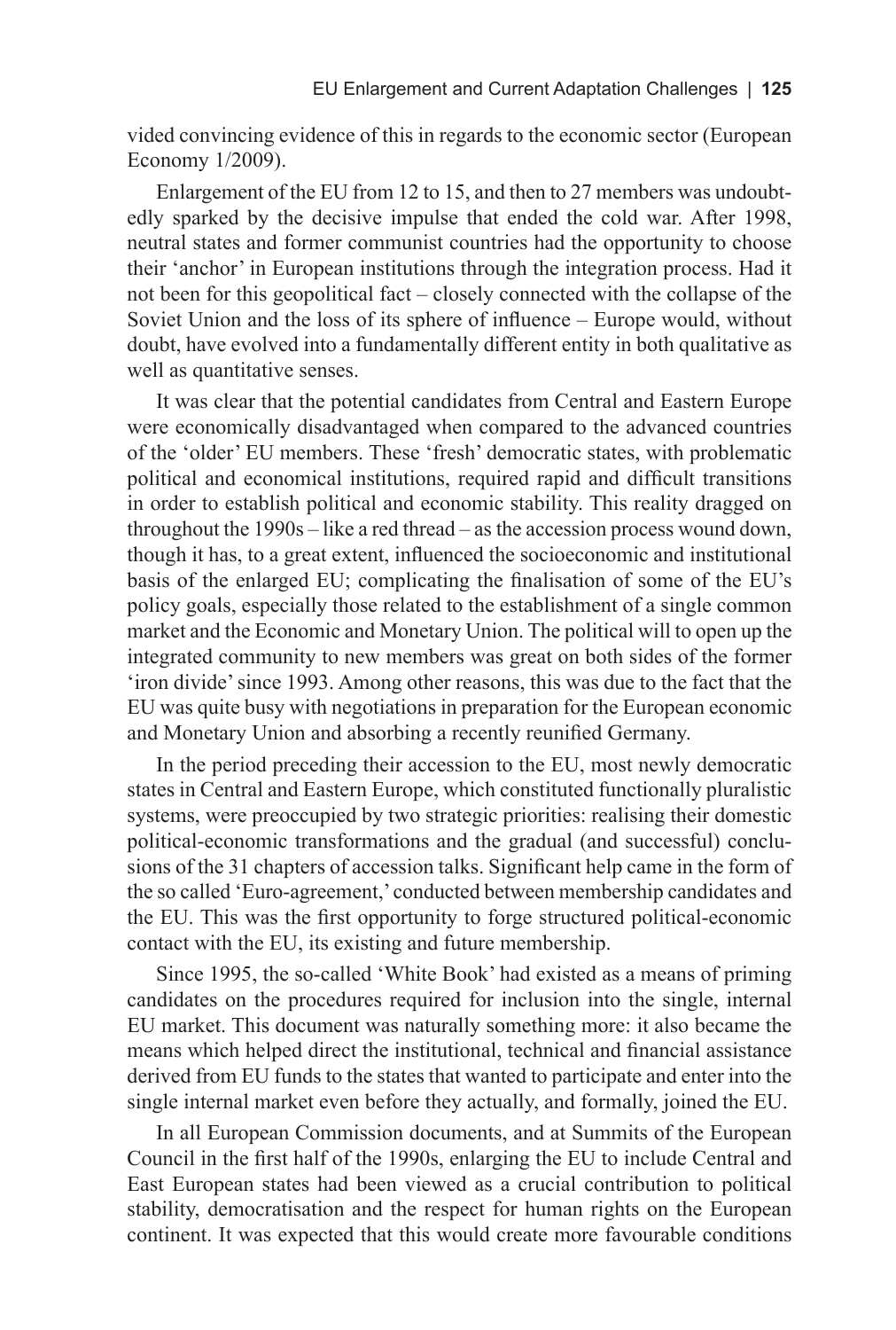for economic growth, investment and the general prosperity of citizens, both within the new democracies as well as in 'old' Europe. The EU considered this preparatory period to be a contribution for consolidating economic reforms in potential candidate countries in order to create a reliable legal-institutional framework for entrepreneurs. In practice it was evident – in the years preceding the actual enlargement – that accepting the rules of the single market was beneficial for candidate countries as it supported foreign and local investment and expanded regional and international trade. The natural expectation was that enlargement would also contribute to solving a number of international problems ranging from issues of environmental security, to constructing and proliferating democratic societies and to fighting transnational crime.

During the preparatory phases, and the enlargement process itself, the institutional-economic and institutional-political dimensions fused because these processes were specific in timing and political-economic spaces. A number of authors and observers of the enlargement have considered this 'big bang' enlargement process of ten states – along with their largely dysfunctional economies – to be the most complicated economic challenge to the EU and its membership. It should be noted however, that in the cases of Malta and Cyprus, accession to the EU was viewed more as a political or institutional challenge, whereas the states of Central and East Europe had to consider problems with adapting to the competitive conditions of the European and World market-places owing to the discrepancies in size and geographic proximity. Quantitatively, the EU enlargement from 15 to 25 brought about a GDP rise to the overall sum of only about 5%, while the EU's population grew by around 20%. The later accession of Bulgaria and Romania only highlighted this asymmetry.

During accession negotiations, glancing around the negotiating table, it was clear that the EU was evolving into a truly a heterogeneous economic and institutional entity. Yet, given the new population base and the vast disparities in economic capacities, how was the EU readying itself to absorb such a 'motley-crew' of new members? The substance (acquis communitaire), the actual procedure for enlargement was divided into 31 segments (chapters), and followed a certain logic based first on EU policies pertaining to a single internal market, followed by other policies pertaining to the internal EU sector; second came the external policies of the EU; and finally, the chapters dealing with the financial control and institutional anchoring of the candidate-country into EU structures including how many votes in the Council, and the number of MEPs in European Parliament would be allotted to the candidate country upon its entry into the EU.

In relation to this, Amery speaks of five stages in accession negotiations between 1998 – 2003. These were: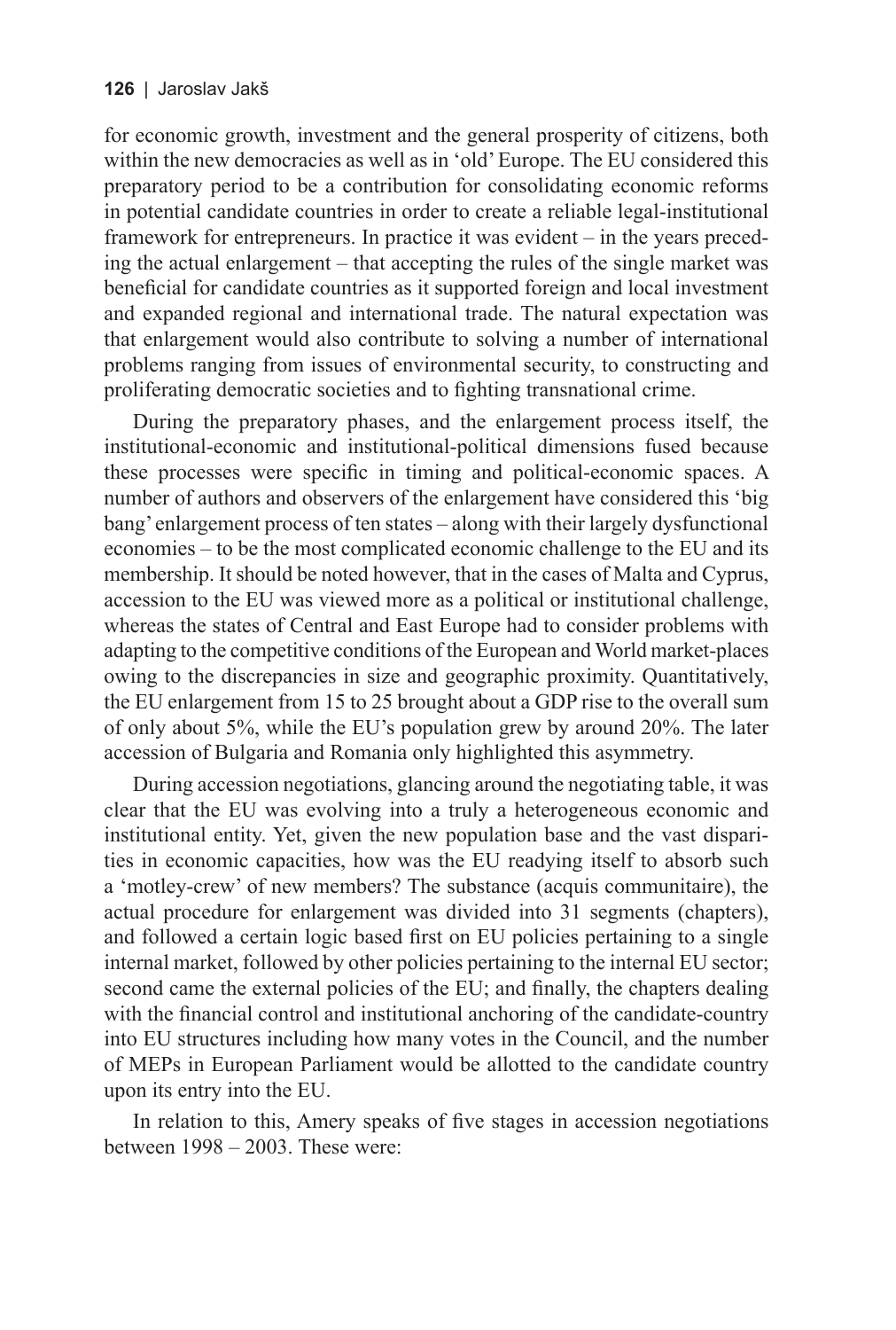- 1. The 'screening' acquis stage (April-November 1998);
- 2. The 'open chapters stage' considered rather 'simple' by both sides (EU and candidate). Negotiations within this stage were held with six candidate countries between October 1998 and January 2008;
- 3. The stage of expanding negotiations to an additional six candidate countries (February-December 2000);
- 4. The stage of 'acceleration,' mirroring the implementation of the socalled 'road map' and clarifying the position of the EU on almost all chapters (January-December 2001);
- 5. The final stage, connected with discussing themes that were meant to be projected in the chapters, was connected to budgetary costs, and those that lead to the serious political discussion at the Copenhagen Summit, culminating the negotiations (January 2001- February 2002).

Accession proceedings, conceived by the European Commission and the European Council in structure and timing, complemented the on-going economic reforms, and the transformative process as a whole. This was initiated by national political elites, and large segments of civil society of candidate countries. The synergy of the socio-political and geopolitical processes in the 'old' EU, and within the countries of Central and Eastern Europe was quite extraordinary and many observers agree that without pressures from the EU the newly democratic states of Central and East Europe would have taken a much longer time to implement reforms.

From recent observations, one could say that as soon as *the* 'goal' of membership was achieved, the momentum for continuing reform efforts typically slowed, and political elites often start to flirt with Euro-sceptic attitudes and new members begin to acknowledge the burdens, challenges and risks membership carries. This applies particularly to the 'behaviour' of Bulgaria and Romania after joining the EU (2007), which was connected to security links to a number of EU countries, including verbal warnings that had no impact on the dynamics of institutional reform or public opinion in Bulgaria and Romania. It is here that the EU, with its 25 member states really manifested itself as a 'soft power,' this will surely be projected into the further operations of the EU, as in the attitude undertaken by many member states towards further enlargement. The euphoria of the 'big bang' enlargement has been exhausted, and will not be repeated. Consequently, it is important to note that the Eastward enlargement brought about and solidified the true end of the Cold War in Europe; it was a decisive step in transforming the states of the former Soviet bloc from communism to liberal democracy and gave a new meaning to the word '*European*.'

The priorities of economic reforms – despite the specifics of individual Central and East European states – brought about activities in six main sectors: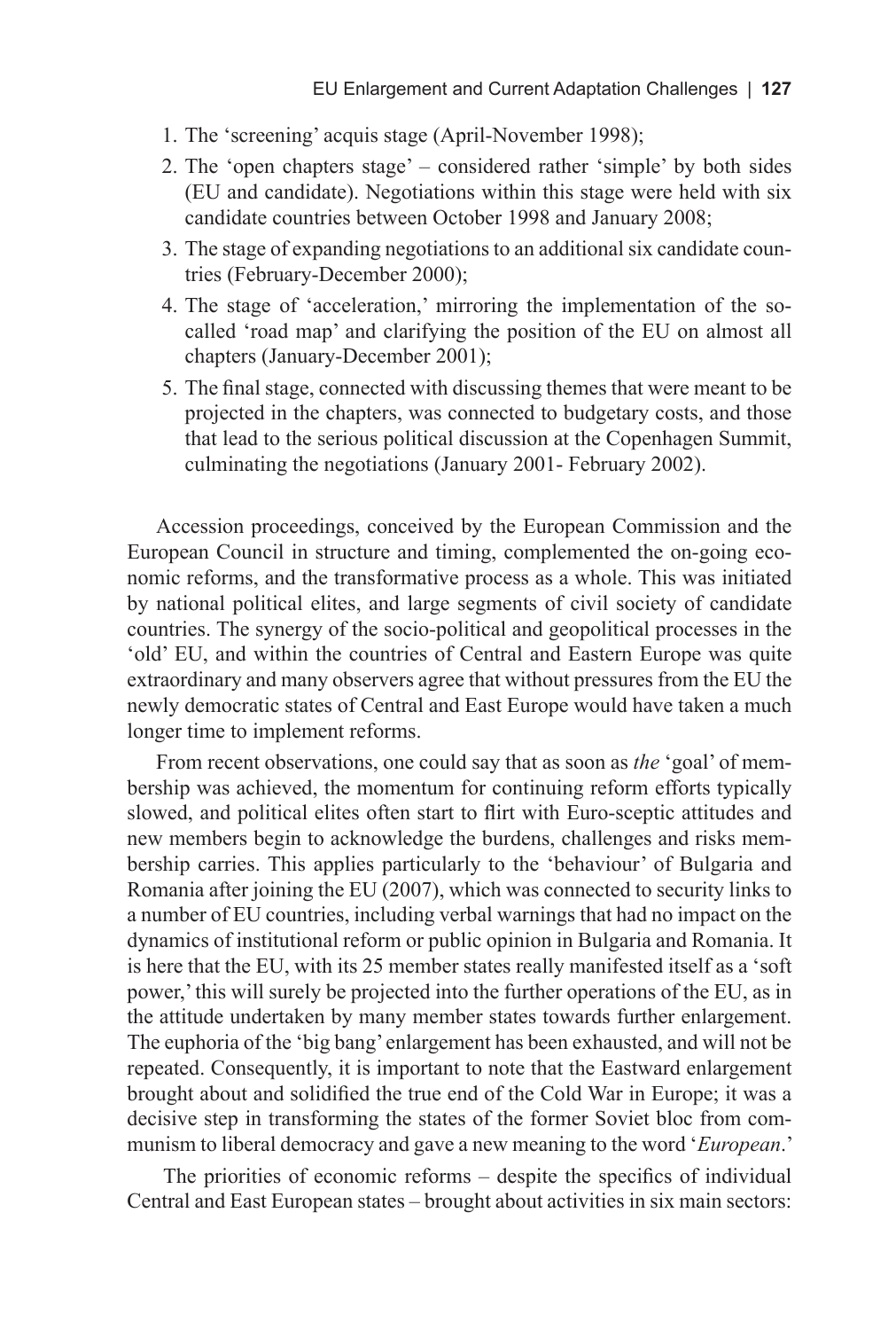### **128** | Jaroslav Jakš

- 1. macroeconomic stability;
- 2. price stabilisation;
- 3. liberalising trade commitments;
- 4. changes in manufacturing and service privatisation;
- 5. constructing social safety-nets;
- 6. creating respective institutional structures, and legal frameworks, which are necessary for a functional market economy.

These reforms were not only vital for the revising the former socialist states' and getting them to 'change' their perceptions, they were also meant to reflect the demands that are explicitly being made on new members of the EU.

This is in contrast to the pre-1989 period, when *all* candidates were states with a functioning market economy, and democratic institutions, even though there were exceptions (Spain, Portugal and Greece). The analyses of many West European experts assumed that joining the EU would liberalise the new members: a key condition for economic growth, towards full-employment, and eventually for wide-spread prosperity and economic security in the region.

The effects of enlargement are usually divided into microeconomic and macroeconomic categories, and are closely related with theoretical analyses of the effects of integration. The first balance with regard to the practical development in new member states in connection to the readiness during the accession process is more than capturing.

### **The Microeconomic Dimensions of Enlargement**

Microeconomic effects, in relation to the enlargement process, include a wide range of facts that influence the environment in which economic agents operate. It is vital that we also include effects that precede the actual entry to the EU (May 2004, resp. January 2007); ones that were radical and steered towards an accelerated modelling of the functional market economy and pluralistic democracy. Naturally: the prime mover of reforms was national political will, and the interests of the citizens of the post-communist country in question.

Visions of entry into the EU, and taking advantage of pre-entry aid such as structural-regional funds and the common agriculture policy, as well as accepting assistance from the EU during the construction phases of new democratic and pro-market institutions, were probably the most important effect of, and motivation for, the realisation of transformation policies.

Entry into the EU was often regarded as a goal, not an instrument. Reservations based on Euro-scepticism, and doubts over the EU's future development, or the necessity of adaptation (Lisbon Treaty) appear in new members usually only after entry, when the 'hand is already in the glove' or 'ruka v rukave.' The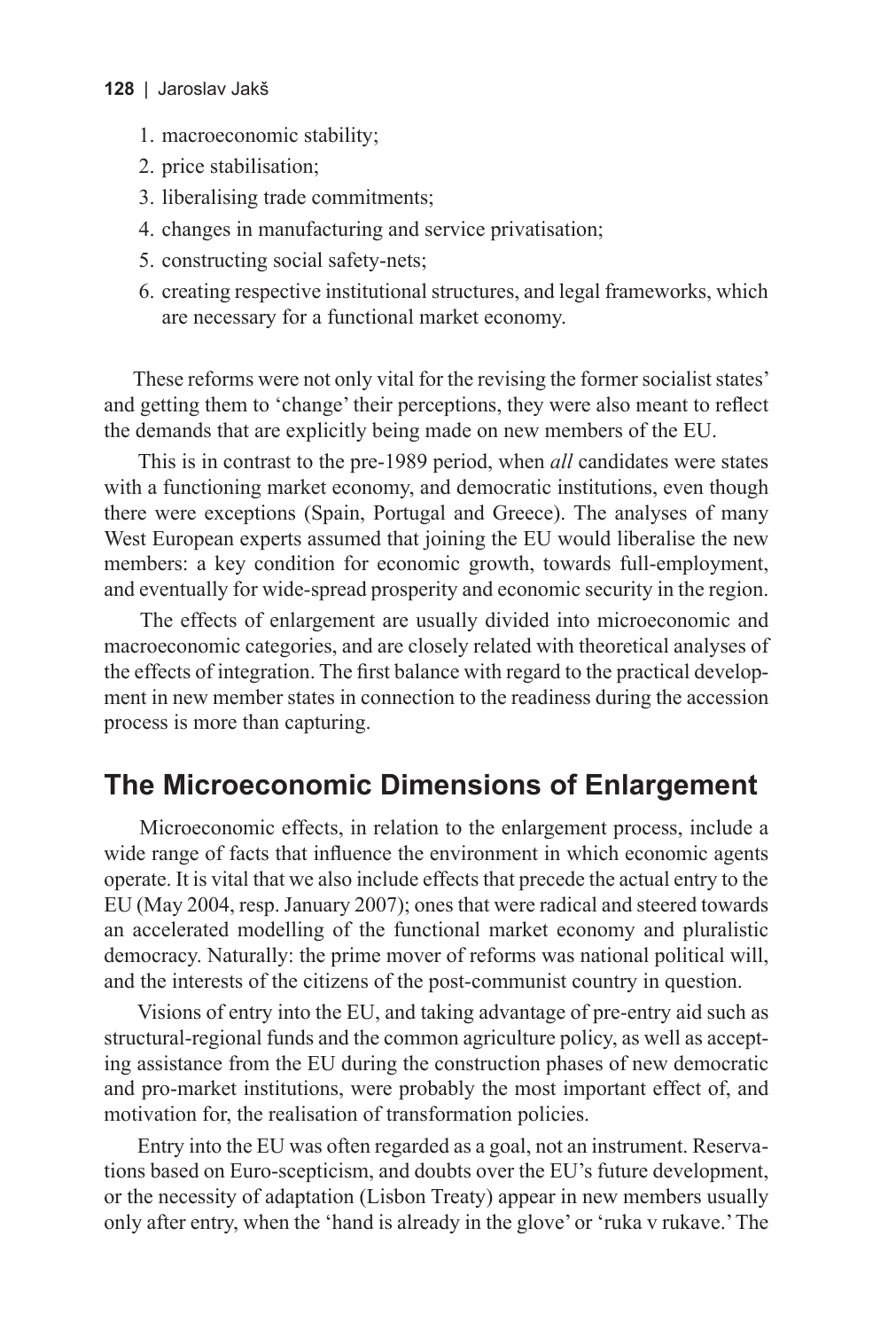target function of the effort for entry into the EU, 'at any cost' (so to speak), changes after the entry more into an instrumental function, when integration mechanisms are understood more frequently as tools to implement national interests, viewed rather as a narrowly and a non-complex and integration goal, involving compromises and 'victims,' often retreating to the background.

Avery argues of three, especially troublesome domains, in the accession proceedings; ones that could be projected in the behaviour of new member states: firstly, the enlargement's impact on the EU's budget; secondly, the common agricultural policy; and thirdly, the impact on structural funds. The microeconomic dimension of the impacts the enlargement had depended on the success of the performed transformation, economic reforms and the development of economic parameters. These developed quite well in the second half of 2008 in accession countries, for example they facilitated the entry of Slovenia and Slovakia to the Euro-zone, they were however considerably disrupted by the global financial crisis and especially by the global recession, that also affected all new EU members and possible candidates between 2008/9. The crisis phenomenon is exceedingly fresh and open for analysis. It is certain however, that it may influence public perceptions of the EU both negatively and positively. There are signals that show that a sharp worsening of the economic and social parameters from the second half of 2008 are creating a positive impulse in society towards intensifying integration. Indeed, Iceland serves as an example, as it applied to join the EU towards the end of 2008 in a bid to cushion its economic hardships.

The Copenhagen accession criteria adopted in 1993 included the ability and obligation that a candidate country adopts the full *acquis communitaire* before entering the EU, knowing that certain aspects of adoption would not be immediately realised, and that certain transition stage would be necessary.

Avery notes that it was clear it would have been a mistake to wait for a candidate country to be fully ready, as this would slow down the enlargement process and complicate the tempo of economic and political reforms. From the very beginning, it was clear to the Commission that transitional periods would be vital, but chapters dealing with a single internal market and its legislature were considered a priority by the 15 EU members. The meticulously prepared 'White Book' bears witness to this fact. There was concern of a 'permanent,' possible abuse of competing advantages, or of violating legislature of the internal market, e.g. in the area of the environment. The institutional preparedness of candidates was also being increasingly monitored.

Amery notes that the experiences from prior European Community enlargement reveals that there was always a transition period associated with enlargement one which was vital for handing over the acquis in various fields. In the case of Central and East European countries, the transition period was usually negotiated to be longer, which reflected the considerably lower economic, institutional and infrastructural level of post-communist candidate countries. In some sectors, there was also an exceptional agreement with implementing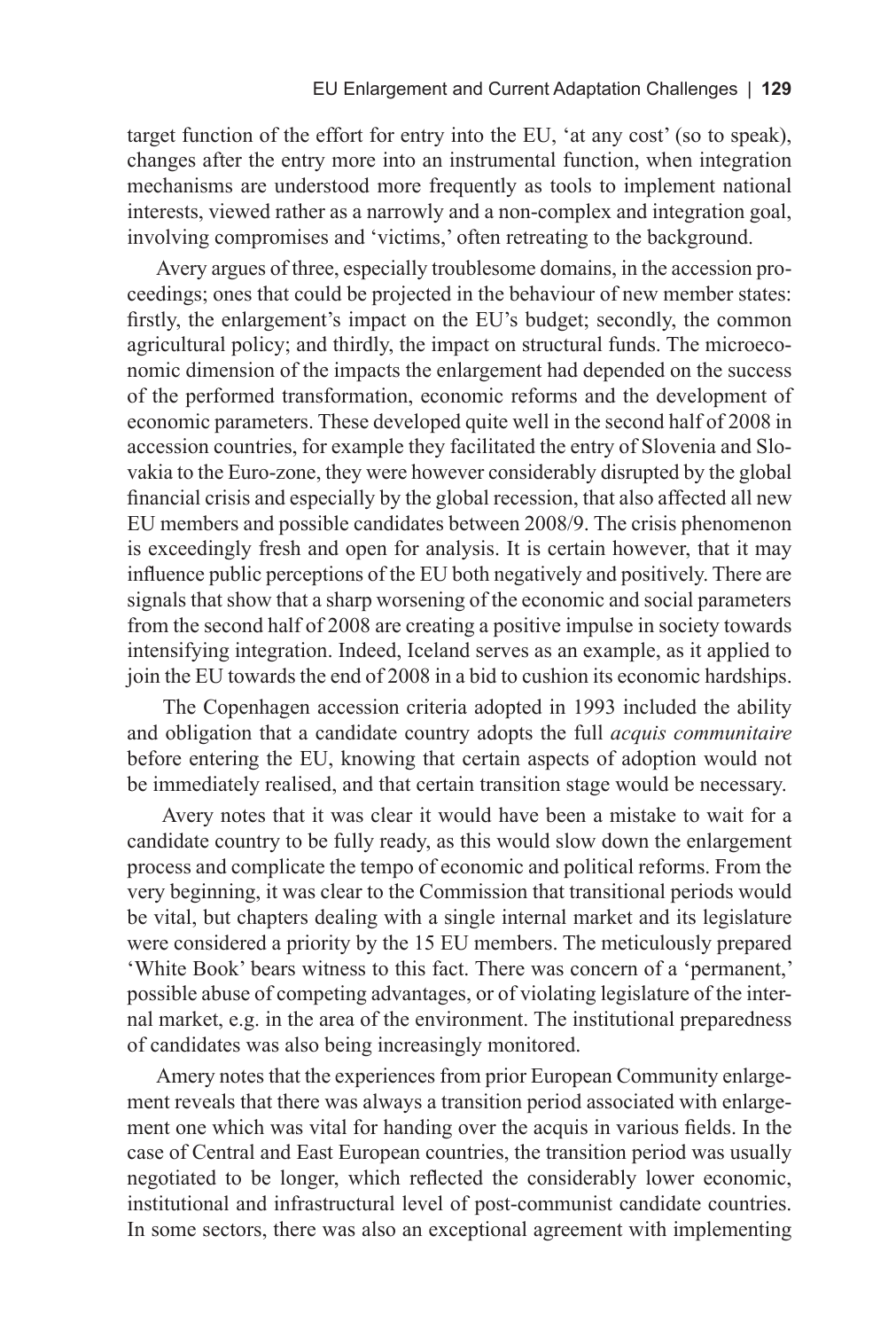European Law, especially in regards to environmental requirements, safety at the workplace, state subsidies, and agricultural policy (etc). Some observers worried that new members will have trouble fulfilling the commitments in areas prioritised for the EU 27 integration process.

# **The Macroeconomic Dimensions of Enlargement**

The macroeconomic dimensions of enlargement, and adaptation, usually include economic growth, inflation-rates, and the degree of economic convergence. Part of the macroeconomic information is also the development of the public debt, generally the state of the public budget, the development of salaries, employment and unemployment. A number of these processes projected even into the readiness of countries in fulfilling the Maastricht criteria for entry to the Euro-zone. To date, out of all the new members, only Slovenia (2008) and Slovakia (2009) have managed to meet these requirements. During the second half of the negotiation process, the EU enlargement was associated to an expectation of contributions to increased economic growth, and market expansion. It was simultaneously clear that enlargement increased the EU´s population by around 20% but only 5% in GDP. From this perspective, one can say that the macroeconomic contribution of new members to the EU 27 is largely insignificant. In 2007, the EU's 27 GDP hovered at around 12,340 billion (Euro), out of which only 840 billion (Euro) originated from Central and Eastern Europe.

The adaptation process (2005-2009), produced results that exceeded the purely *economic* view and considered political-economic factors, where a number of new members approached reforms that were not desired among many 'old' members due to the lack of political will (reforms in social networks, tax reforms etc).

The fears some maintained that the macroeconomic outlook could be impaired due to clashes between national politics, and the policies required by the convergence of politics and economic related to the logic of realising that Maastricht criteria were not met. Amery thought that a change in the interest rate, in an effort to meet these criteria, could result in an antagonism with the goals of the monetary policy, needed for urging the real economy. On the contrary, the expectations of the European Commission were met, in the sense that entry to the EU with their economic and institutional context (appeal to foreign capital) will support economic growth and structural changes.

Concurrently, it was apparent that the economic subjects inside the new members and abroad have more or less anticipated the perspective of joining the EU from the mid-1990s and this influenced the economic behaviour, and general operations, of the market. This is why prior to the actual entry, the dynamics of economic growth changed in a number of countries. This, in turn, had an effect on social bases and the development of other macroeconomic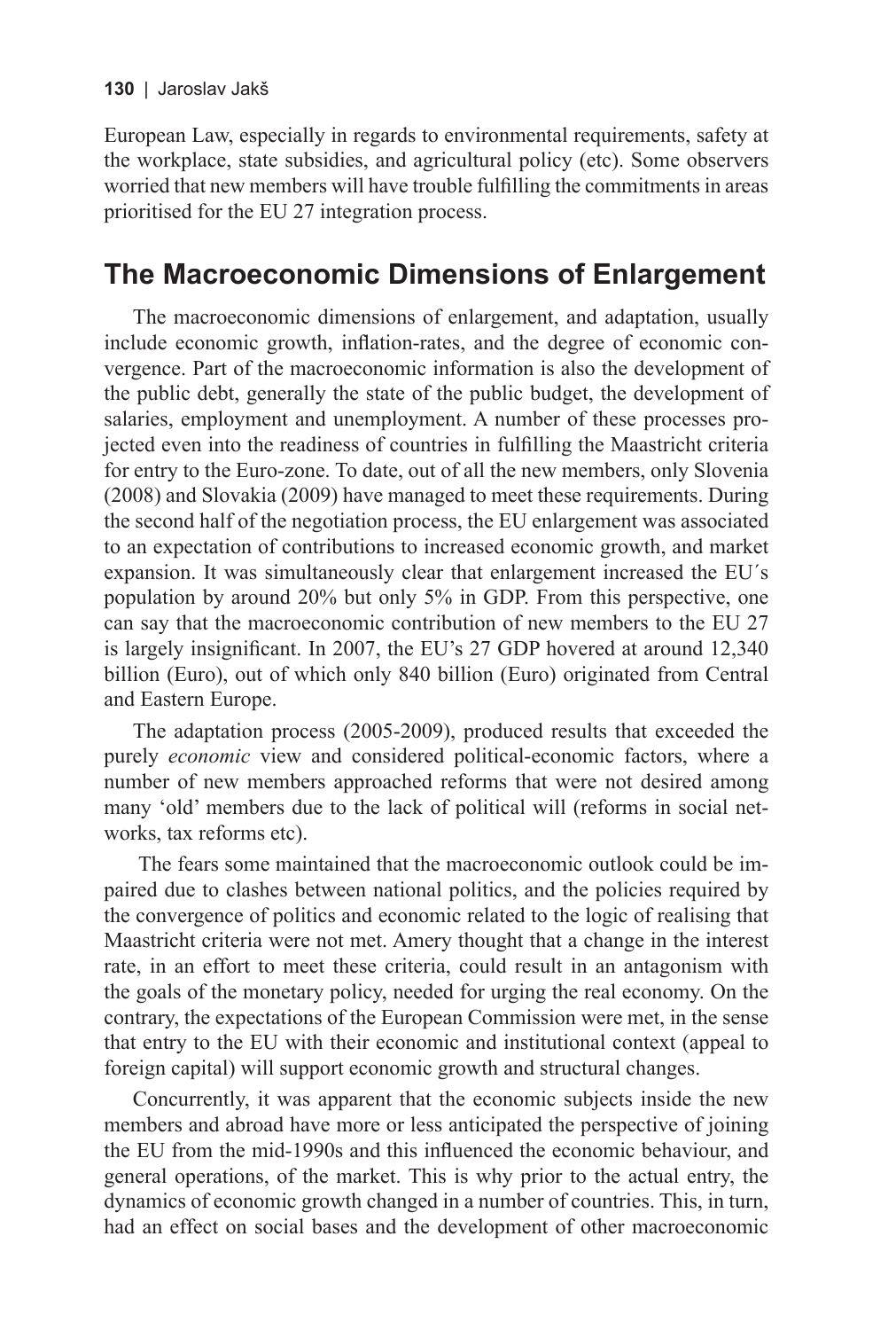parameters. This also explains that the actual 'moment' of entry did not cause the economic players any special surprises due to the fact that many such changes had occurred before entry. A key starting point in anticipation of entry to the EU could have been considered in the onset of accession negotiations, when both parties internally expected negotiations to end positively.

## **Accommodating New EU Members during the Global Economic Recession and Other Changes to Global Economics (2008 – 2009)**

EU integration processes have recently been influenced by institutional matters and disputes about their anchor in the Lisbon Treaty, and also by efforts to fortify cooperation in some policies (internal security, energy). From the second half of 2008, (i.e. from the time of the French Presidency in the Council of the European Union) a new situation has been unfolding for economic, and subsequently, social processes: the crisis in international financial markets. Its causes, circumstances, and impacts on the EU's macroeconomic indicators were analysed in January 2009 by the European Commission. When the Commission (November 2008) prepared the so-called European Economic Recovery Plan, which was backed by the European Council meeting (the European Summit), in December 2008. The agreement was not simple; each member maintained its position when facing the common 'plan.'

It is apparent that a there has been, and will continue to be, a significant decline in economic growth throughout the EU. However, some new EU members will maintain a certain economic dynamic while others have asked the IMF for financial assistance. Due to the current extraordinary impact of the global recession on the adaptation processes – that fully affects the EU and the entire European continent – it is imperative to pay greater attention to these issues.

In this regard, it is not possible to separate 'new' from 'old' members: the economies are deeply interconnected, and 'old Europe' presents key trading channels to the new members, including the Czech Republic. The analysis therefore contains the situation in the EU as a whole, keeping in mind the fact that the decisive role in adaptation belongs, first and foremost, to the larger EU countries, those whose economies contribute to the EU's total GDP.

As the financial situation was further complicated (Autumn 2008), perpetuated by the collapse of the largest mortgage banks in the US, Western Europe reached the conclusion that that it would not manage to steer clear from the coming recession which will, this time, be deep and have serious consequences. A social order was formed for the rapid-reaction of the respective political, economic and central banking institutions. It is important to note that the French Presidency and French President Sarkozy exerted an extraordinary activity in terms of the European Council, and unprecedented meetings of the Euro-zone at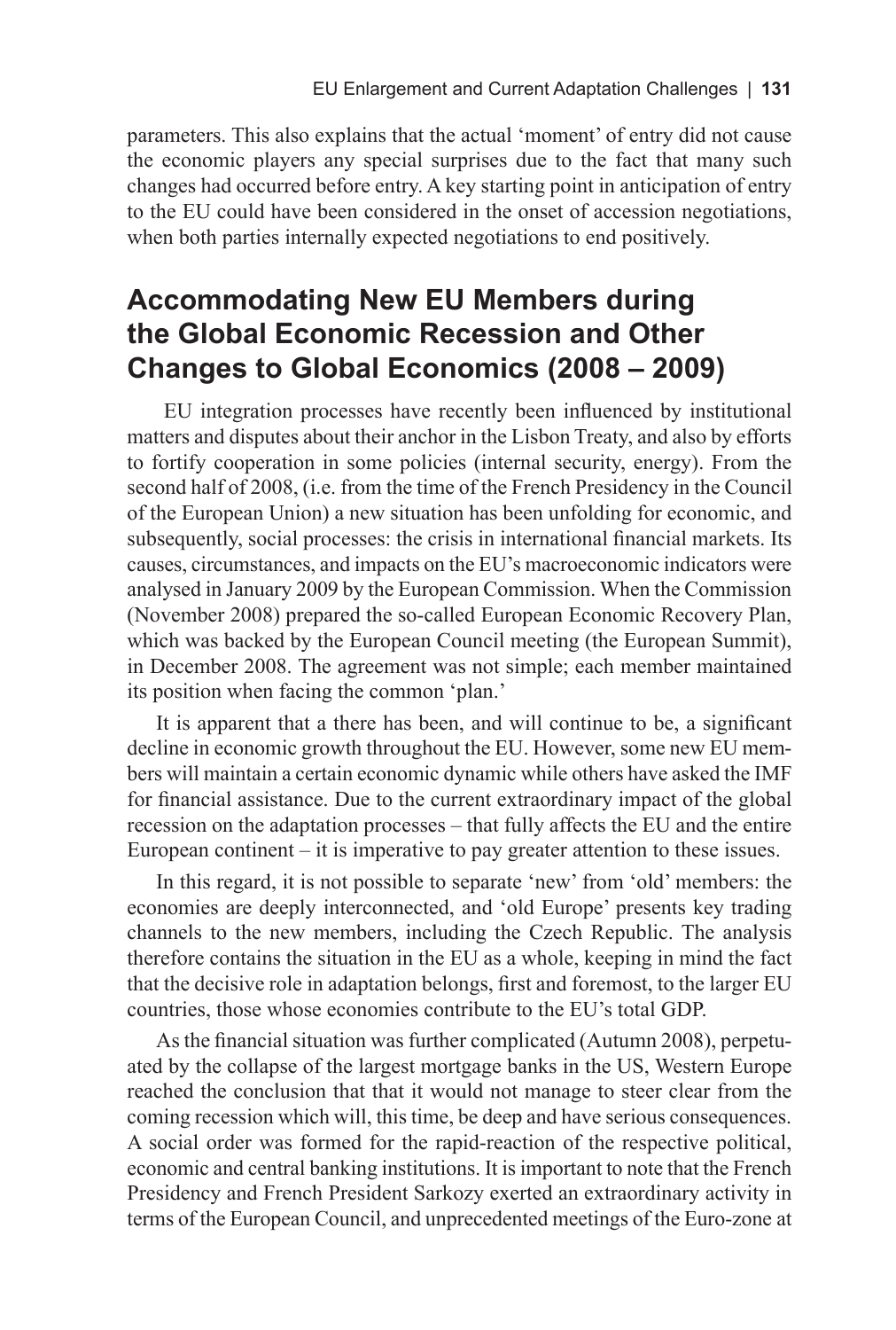the Heads of Government level. The European Commission was active too, and quickly prepared the aforementioned Recovery Plan from the recommendations brought forward by the Council. The goal of this plan (programme) was to alleviate the impending economic collapse by using measures on both the levels of members, as well as on a European level, that would totally constitute an EU GDP of around 1.5%.

Public reactions were not always positive. A number of experts questioned governmental interference into the economy as 'wasting' tax-payers' financial resources, and increasing the role of the state in economic life. Undoubtedly, political-economic discourses have found themselves in new turnings, and will steer toward a significant reinforcement of the role of the state. Also, this is how the level of public debt will rise, and its burden will be carried on by future generations.

Towards the end of 2008, the Euro-zone found itself in a full-blown recession. The expected GDP growth for 2009 is a mere 0.9%, and according to the European Commission's projection, by 2010, the decline should reach -1.9%. In spite of this, the differentiation of this decline in individual countries is interesting. This was influenced by a number of factors: the degree of openness the national economies and banks had towards the financial crisis, furthermore the place of the economy during the course of the industrial cycle, the situation on the mortgage market and other specific national factors. Estimates of the GDP dynamics for 2009 as forecast by the Commission show, for example, that for Germany there is a visible decrease of 2.3%, for France a decrease of 1.8%, for Great Britain a decrease of 2.8%, for Italy a decrease of 2%, for Ireland a decrease of 5%, for Austria a decrease of 1.2%, for Spain a decrease of 2% etc. For the entire Euro-zone, the decrease is by 1.9%. If the EU is presented as a whole (27) the prognosis for 2009 predicts a decrease in the GDP of 1.8%.

In light of the impact the global crisis has on growth in the new members in 2008 and 2009, a somewhat more positive picture appears: In 2008 the following countries experienced (tentative) positive growth: Bulgaria (6.4%), Czech Republic (4.2%),Slovakia (7.1%), Slovenia (4%), Romania (7.8%), Poland (5%) and Latvia (3.4%). Hungary experienced slight growth of 0.8%. Contrarily, countries that experienced decline in 2008 were Lithuania (2.3%) and Estonia (2.4%).

The crisis is expected to 'hit home' in 2009, when the growth dynamics markedly slow down even in the new members. This decline will be by several percentile points, although it will not necessarily produce negative figures. In Bulgaria, the expected GDP growth for 2009 is 1.8%, in the Czech Republic it is 1.7%, in the Slovak Republic 2.7%, in Romania 1.8%, in Poland 2%, in Slovenia by 0.6%. The decline expected in Estonia is -4.7%, in Latvia is -6.9%, in Lithuania - 4.0% and -1.6% in Hungary.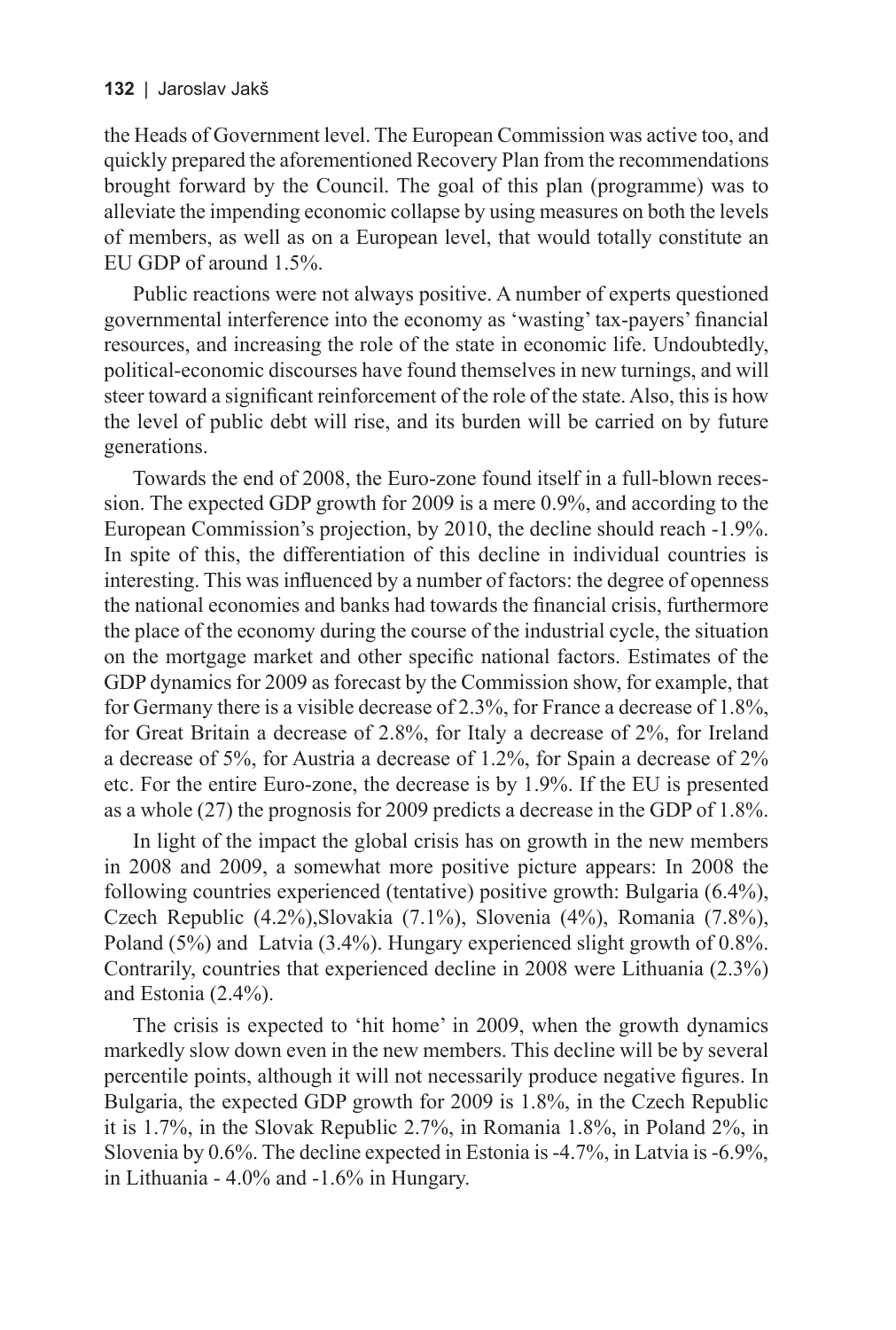It is important to realise that from the year 2004-2007 a number of new members noted stable and high economic growth exceeding 10-12%. It is therefore safe to assume that dips in economic growth will result in a decline of employment opportunities, rises in unemployment, rises in public debt, and a deficit in the public budget. This provides the base for a worsening of macroeconomic indicators until at least 2010 which is quite probable, even though some of the predictions made by the Commission expect that there could be a turnaround (u-turn) by the end of 2009. With this, a new stage is opened for new member states, in their macro- and microeconomic adaptation.

There is some good news: depressions push down prices in all international and internal markets. In the Euro-zone – where inflation in June 2008 had reached 4% – inflation fell to 1.6% in December 2008. Inflation in the whole of the EU in 2007 was 2.4%, in 2008 it was 3.7%. However, for 2009, it is expected to be 1.2%. It seems that macroeconomic adaptability in new member countries is demonstrated in 2009 by an even higher inflation pace. The main cause of the steep fall in the pace of inflation was the acute fall in the world prices of oil and natural gas, including other important commodities from the second half of 2008 thus worsening the outlook of the world economy and international trade. We can also count on an average lower inflation to affect salaries and so the employment costs in relation to production per unit.

The deep economic recession has, through its chain of events and context, affected public financing of members in an unprecedented manner. If, until now, members profited from budget incomes brought about by economic growth, the situation has turned around. Various stimuli "packages" affect this by causing the rise of the members' public debt. The average budget deficit in the EU – that was estimated to be around 2% GDP in 2008 – will probably become 4.4% in 2009. Members of the Euro-zone that found themselves in a deep deficit were: Ireland (6.3% GDP and in 2010 prognosis of 11%), Greece and Spain with an expected deficit of 4-5%, Portugal with 4.6% GDP, but also France with 5.4% and even Germany and Belgium with a deficit of around 3%. Great Britain, whose deficit has been around 2.7-3.4% for several years found itself at 4.6% in 2008 and is expected to be at around 8.8% in 2009, in 2010 it is expected to be at around 9.6%.

In such a situation several Euro-zone members have announced that they will probably break the 'magical' threshold of one of Maastricht's criteria in 2008, which allows for a budget deficit of a maximum of 3% GDP. Other criteria that are related to the standard of public debt, connected to the GDP, will be disturbed in 2009 and 2010 as a result of a slower growth rate and the effects that will have on the income of the public budget of the EU member states. The European Commission therefore expects the growth of public debt that will rise from 68.7% GDP in 2008 to 72.7% GDP in 2009 and to 75.8% in 2010 in the Euro-zone if the tools of economic policy do not change.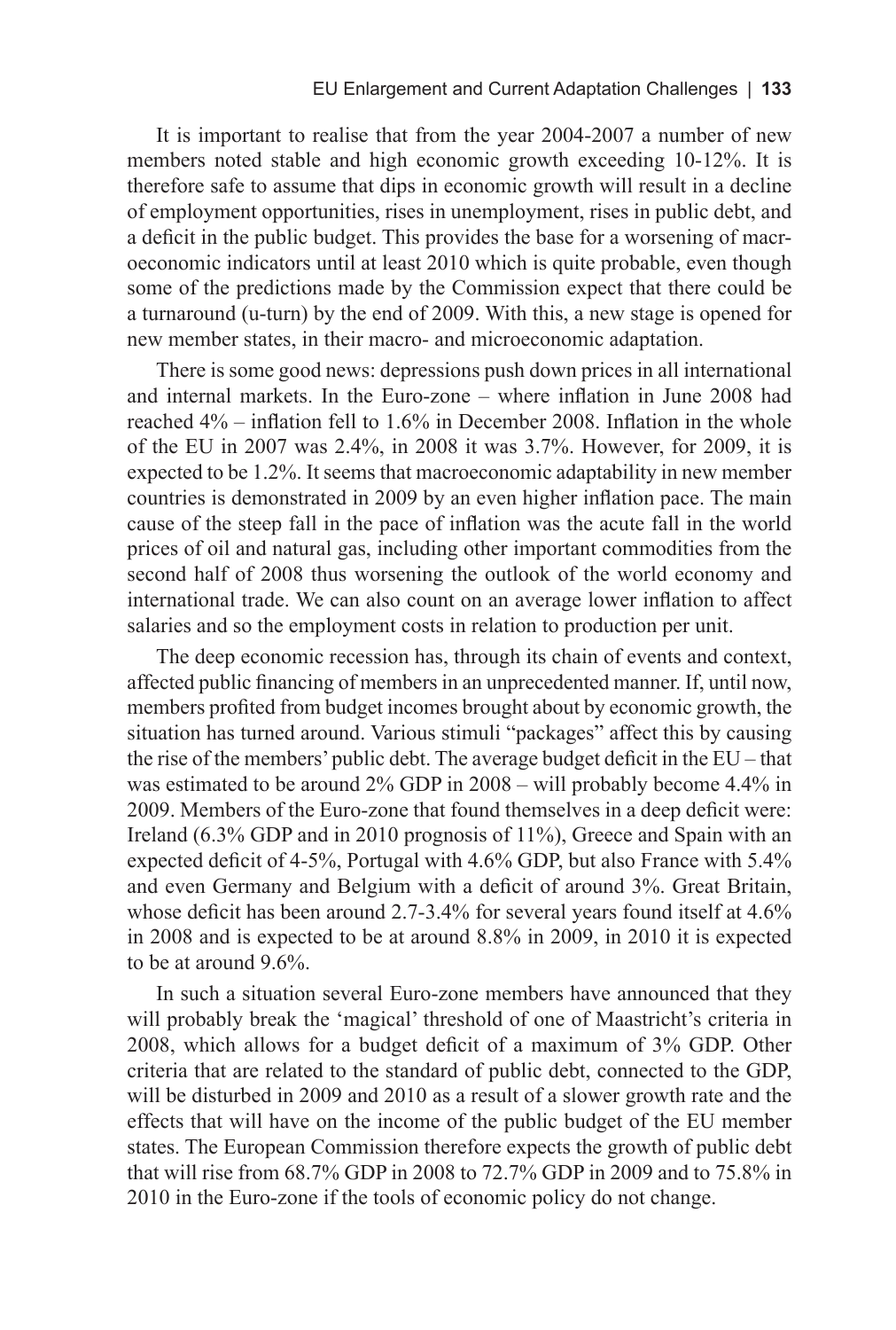### **134** | Jaroslav Jakš

In January 2009, a member of the economic and monetary affairs, Joaquim Almunia, in an interview for the Brussels based weekly European Voice, drew attention to the seriousness and novelty of this situation and supported the thoughts of coordinated and supervised financial markets within the Euro-zone, that could help cross-border operations of financial institutions and concurrently prevent members from raising new barriers during the transposition of directives from the acquis communitare. The European Commission's expert group, under the leadership of Jacques de Larosiere presented an applicable study. Almunia states – and not only does this reflect his personal view – that there will be no changes in accession rules for newcomers interested in joining the Euro-zone "from Central and Eastern Europe". Except for Denmark, where it is possible that the public will change its view on opting-out, there is space for new members in three years at the earliest, during the time period from 2012-2013, declared Almunia. The crisis has complicated meeting some of the criteria, but in the case of others on the other hand has been a simplifying factor said the Commissioner. Nevertheless, countries that have breached the criteria of maximum deficit, and have one substantially higher than 3% have to expect corresponding proceedings in 2009 according to the Maastricht Treaty. The result will only be the Commission's fortified monitoring towards the finances of the respective state, but no sanctions.

The European Commission is apparently using this method to send out signal to the world financial markets, that even during a time that is a very critical period for the world and European economy, when the deficits of the public budgets grow in an unprecedented way, in most EU states (including Germany and France) mechanisms that will control the functioning of the Eurozone will work. Some places in the EU, e.g. France, want to take advantage of the economic situation and fighting the recessions to enforce the regulation mechanisms in integration and for further advancement to a so called "economic government", that would balance out the role of the European Central Bank, and whose core would be formed by the Euro-zone members.

Disputes over how to best confront the recession and its social consequences and chain of events are in the EU becoming disputes over further formation of an European integration system and its governance. The Euro-zone, European monetary system based on the Euro will undergo another test. Budget deficits and other sharp rises in debts in the 16 Euro-zone members have constituted exceptional pressure on accommodating. Some already see the global crisis of the world and European economy to be a beginning of a crisis of the monetary Euro-system.